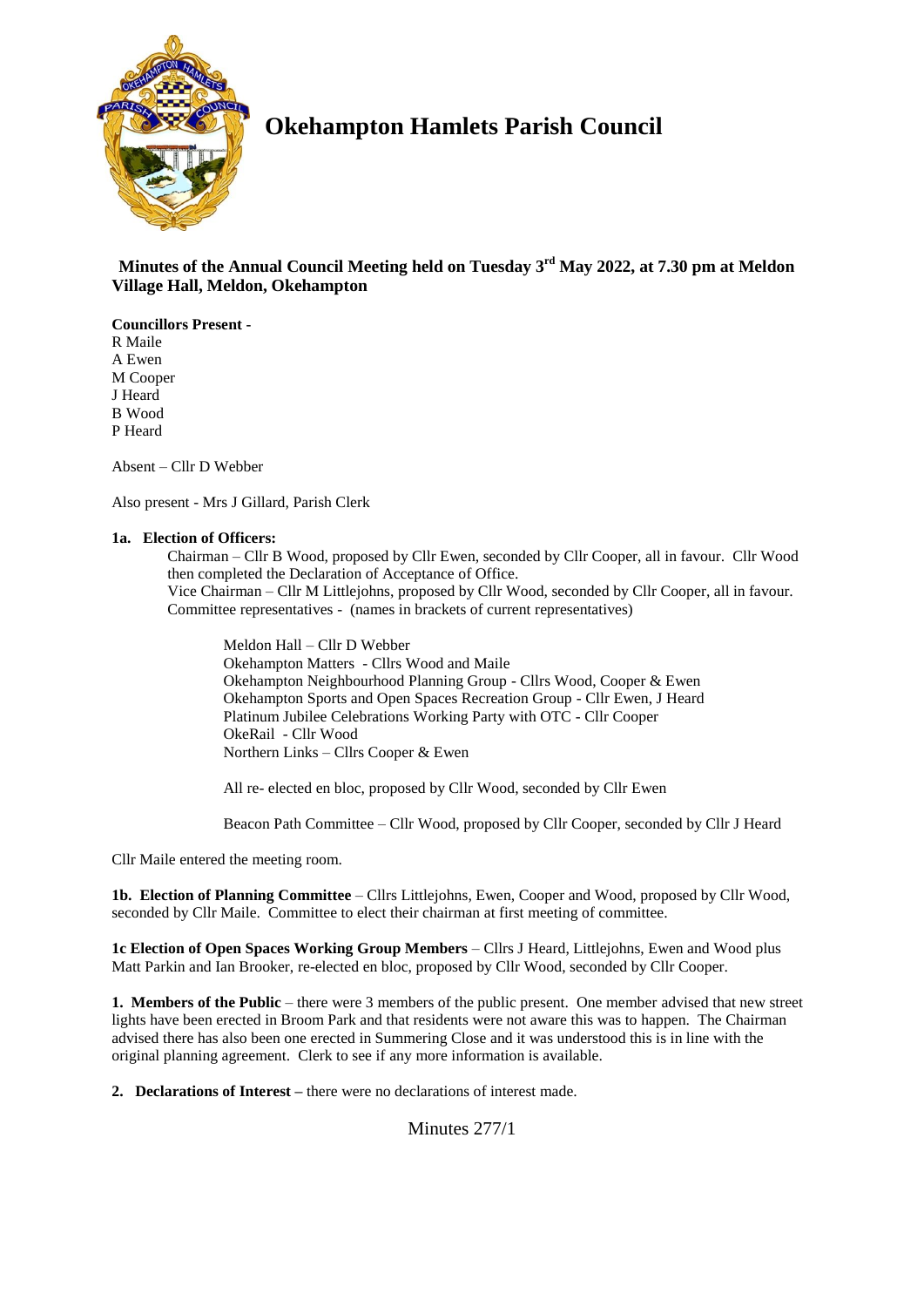**3. Apologies –** apologies were received and accepted from Cllr Littlejohns, apologies were also received from WDBC Cllrs Yelland and Leech.

**4. Approval of Minutes of previous meeting** held on 5<sup>th</sup> April 2022 and extra ordinary meeting held on Tuesday  $19<sup>th</sup>$  April 2022 and Annual Parish Meeting held on  $19<sup>th</sup>$  April 2022, the minutes of the meetings were approved as being an accurate record and were signed by the Chairman, proposed by Cllr Ewen, seconded by Cllr Cooper.

**5. Planning –** to consider and agree response to applications listed below together with any others received up to date of this meeting.

5.1 Application to name new roads – RP31839 to consider names suggested as previously circulated or agree alternatives if suggestions not approved. Resolved not to approve suggested names from Developers, agreed to submit the following alternatives – Beech Grove, Primrose Drive/Lane, plus another tree related name previously suggested but not used – Clerk to confirm which names are still available.

Cllr P Heard arrived at the meeting room.

5.2 WDBC 0957/22/HHO Household application for single storey replacement rear extension and new dormers front and rear, South Narraton, Narratons Road, Okehampton. Consultation as a neighbouring Parish. Noted, no comments to make.

5.3 DNP 0126/22 Construction of a 3m x 6m garage. To be built using blocks. Finished in Render painted white with a slate roof. Removal of a 3m x 1.2m wooden shed, The Archway, Kersleigh Court, Meldon. Resolved to support application, proposed by Cllr Wood, seconded by Cllr Cooper. 5.4 WDBC 4117/20/HHO 8 Kellands Lane, Okehampton – to note an appeal has been lodged. Noted.

**6. DCC and WDBC –** to consider the Councillors written reports/updates. Written reports from Cllrs Yelland and Leech circulated prior to meeting, no questions arising. The Chairman thanked those Councillors for their reports.

# **7. Neighbourhood Planning**

7.1 to receive an update on joint Okehampton Plan. A further meeting of the Group has been held with the next planned for the coming week, progress continues.

# **8. To receive reports from meetings attended by Parish Council representatives including** –

Opening of A30 Business Park Official opening – attended by Cllrs Wood, Littlejohns and Ewen, an impressive building and the event well attended.

ORIG AGM – Cllr Maile, good attendance, presentation from WDBC Cllr Daniels.

Ukrainian Support Group – Cllr Wood attended initial meeting, there are a few families due to arrive in Okehampton, second meeting planned.

Community Fridge – Cllr Wood reported this is now operating from the Okement Centre.

# **9. Correspondence**

**9.1 DNP –** to consider written report re DNP Heritage Bid for funding and agree support as requested (report circulated prior to meeting). Councillors resolved to support the Bid and agreed that a formal letter of support be sent to DNP and that they be invited to attend the next meeting.

**9.**2 2443 Squadron Visit invitation  $-9<sup>th</sup>$  May 2022, to agree 2 Councillors to attend on behalf of OHPC. Agreed that Cllrs Wood and Ewen attend.

**9.**3 Community Speedwatch – to consider offer to attend a Council Meeting. Agreed to invite speaker to attend the July council meeting.

**9.**4 Tor Support Services – to consider grant request of £1000 to support provision of services provided. Resolved to award the sum of £500 as the Council's Grant Terms and Conditions for Grants were amended to a usual maximum of £500 earlier in the year. Proposed by Cllr Cooper, seconded by Cllr P Heard.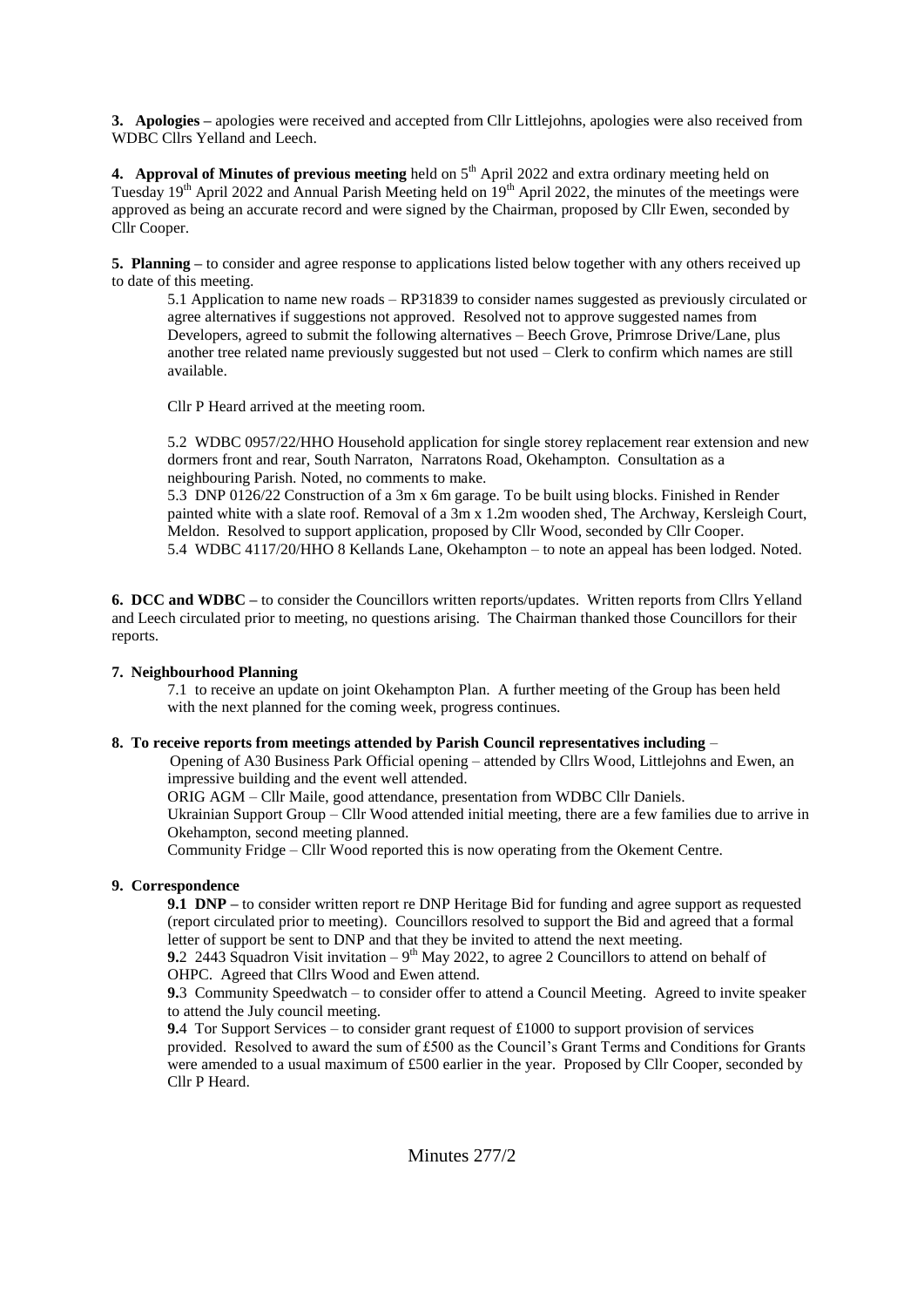#### **10. Finance** –

**10.1 Accounts for payment –**

Mrs J Gillard (wages £591.27, mileage £13.50)  $\pm$  604.77 Tindle Newspapers  $\qquad \qquad \text{if} \quad 14.35$ Oak Valley Tree Services (see Open Spaces Part 2)

**10.2 Review of Fixed Asset Register** as at 31/3/22, reviewed and total fixed assets agreed at £97,753, proposed bv Cllr Wood, seconded by Cllr J Heard.

**10.3 External Audit** – review and approval of Annual Governance Statement, statements reviewed by Councillors, Yes responses to all except item 9 where response not applicable made, proposed by Cllr P Heard, seconded by Cllr Cooper.

**10.4 To Review and adopt year end accounts 2021/22** and review and approve Annual Accounting Statements. Reviewed and resolved to adopt, proposed by Cllr Wood, seconded by Cllr Ewen. **10.5 To agree Bank Reconciliation** as at 31/3/2022, reviewed and resolved to adopt, proposed by Cllr Wood, seconded by Cllr Cooper

**10.6 Insurance renewal,** review renewal papers and agree renewal terms, renewal due 1<sup>st</sup> June. The Clerk advised revised renewal documents and revised premium were awaited from the insurers as changes were required to be made to the original renewal received. The changes were discussed and agreed now in line with fixed assets register and that Clerk be authorised to renew policy provided revised premium in line with original figure quoted, proposed by Cllr Wood, seconded by Cllr J Heard. **10.7 NALC Payscales** – to review SCP grade of Clerk. Currently SCP 22, £14.30 per hour, at the request of the Chairman, agreed to discuss in Part 2 of meeting, all in agreement.

**11. Council documentation** – to review, amend as necessary, and a reminder to Councillors of contents of policies and documents – (current versions to be viewed on OHPC Website)

11.1 Financial Regulations, reviewed, resolved no amendments required, proposed by Cllr Wood seconded by Cllr Maile.

11.2 Members Code of Conduct, reviewed, resolved no amendments required, proposed by Cllr Wood, seconded by Cllr P Heard

11.3 Statement of Internal Control, reviewed, resolved to adopt, proposed by Cllr Wood, seconded by Cllr Ewen.

11.4 Standing Orders inc Covid19 Addendum, resolved to delete this addendum, proposed by Cllr Wood, seconded by Cllr Ewen.

#### **12. Environmental issues**

12.1 Mud on highways, Crediton Road and Exeter Road Industrial Estate, to note any new issues. Issues have been reported to the Police and Highways, monitoring to continue.

#### **13. Queens Platinum Jubilee Celebrations** – to receive update from Clerk and Cllr Cooper on arrangements. A further meeting of the Working Group has taken place. Arrangements for the Fri – Sun events in hand.

Beacon Lighting on Thurs  $2<sup>nd</sup>$  June – Piper, Cornet Players and Choir in place for official parts of evening. Entertainment arranged – Okehampton Community Choir, Okehampton Excelsior Band, waiting to hear from 3 others who have been invited to perform. Agreed car parking stewards required also First Aid cover. Agreed those who were able to meet at Showfield Weds 11<sup>th</sup> May, 6pm to decide site layout for evening and progress any outstanding items.

#### **14. Open Spaces.**

13.1 To agree date for Working Group meeting – carried forward to next meeting.

## **15. Updates on Flood Plan and Snow Plan and actions required**. Cllr P Heard to drill holes in Meldon salt bin to allow rain water to escape.

Minutes 277/3